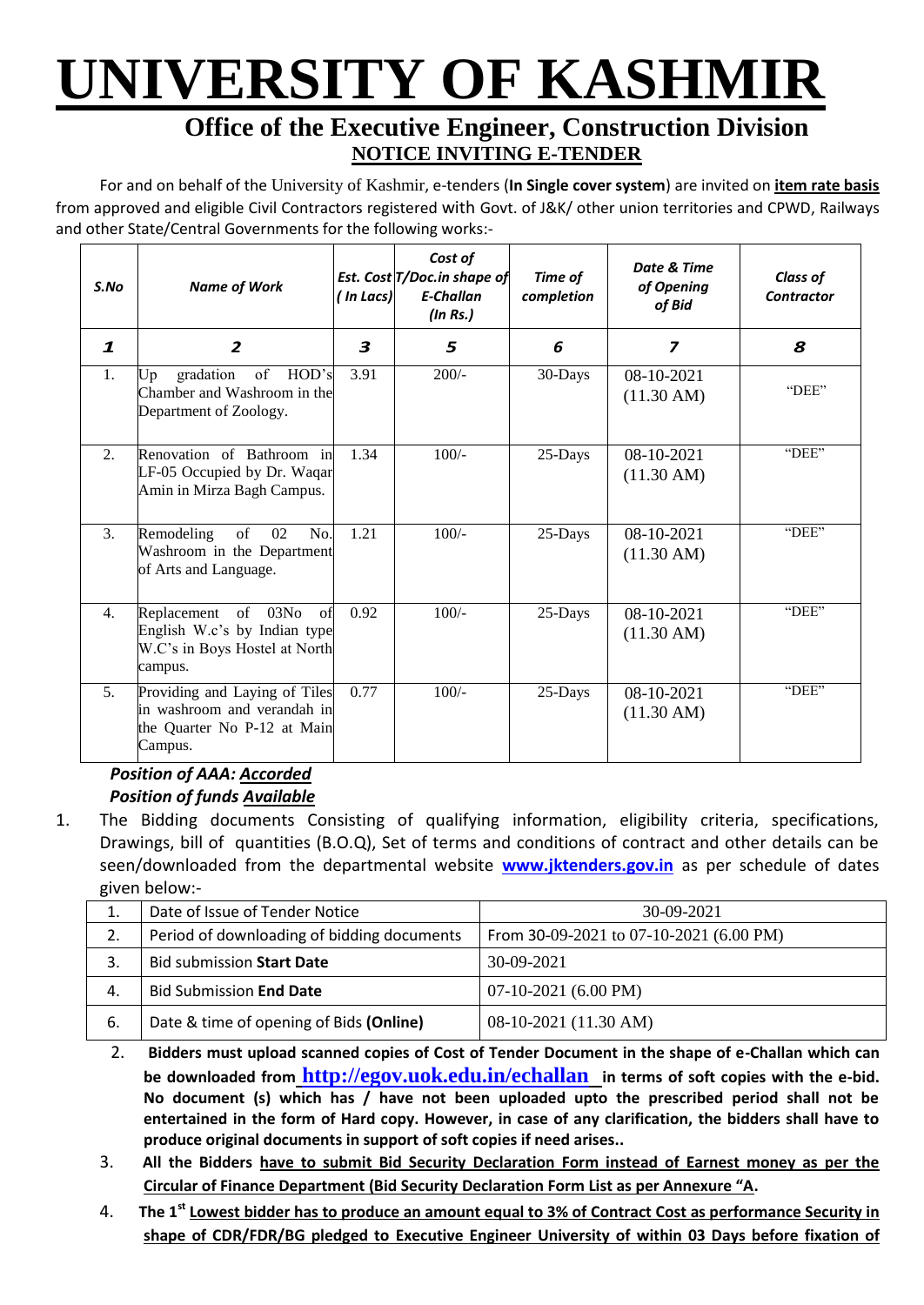#### **Contract and shall be released after (6) Six Months of Successful completion of Work and Satisfactory Maintenance for such period.**

#### **(Note: - Scan all the documents on 100 dpi with black and white option.)**

- 5. The date and time of opening of Bids can be available on Web Site **[www.jktenders.gov.in](http://www.pmgsytendersjk.gov.in/)** and conveyed to the bidders automatically through an e-mail message on their e-mail address. The **bids of Responsive bidders** shall be opened online on same Web Site in the Office of **Executive Engineer, Construction Division, University of Kashmir.**
- 6. The bids for the work shall remain valid for a period of 120 days from the date of opening of Technical bids.

#### **The earnest money shall be forfeited, If:-**

- a. Any bidder/ tenderer withdraw his bid/ tender during the period of bid validity or make any modifications in the terms and conditions of the bid.
- b. Failure of Successful bidder to furnish the required performance security within the specified time limit.
- c. Failure of Successful bidder to execute the agreement within 28 days after fixation of contract.
- 7. Instruction to bidders regarding e-tendering process.
- 7.1. Bidders are advised to download bid submission manual from the "Downloads" option as well as from "Bidders Manual Kit" on website [www.jktenders.gov.into](http://www.pmgsytendersjk.gov.into/) acquaint bid submission process.
- 7.2. To participate in bidding process, bidders have to get 'Digital Signature Certificate (DSC)' as per Information Technology Act-2000. Bidders can get digital certificate from any approved Vendor.
- 7.3. The bidders have to submit their bids online in electronic format with digital Signature. No bid will be accepted in physical form.
- 6.4. Bids will be opened online as per time schedule mentioned in Para-1.
- 6.5 The Department will not be responsible for delay in online submission due to any reasons.
- 8. Bidders are advised not to make any change in BOQ (Bill of Quantities) contents. In no case they should attempt to create similar BOQ manually. The BOQ downloaded should be used for filling the item rate inclusive of all taxes and it should be saved with the same name as it contains.
- 9. Price escalation and Taxes:- The unit rates and prices shall be quoted by the bidder entirely in Indian Rupees and the rates quoted shall be deemed to include price escalation and all taxes including CGST and SGST upto completion of the work, unless otherwise specified. Deduction on account of taxes shall be made from the bills of the contractor on gross amount of the bill as per the rates prevailing at the time of recoveryBidders are advised to use "My Documents" area in their user on e-Tendering portal to store such documents as are required.
- 10. In case of any specified project the relevant guidelines / standard bidding document shall be followed.
- 11. Instructions to Bidder (ITB)
- 11.1. All bidders shall upload the following information and documents along with qualification criteria / qualification information with their bids:-
- *a.* Copies of original documents defining constitution/ legal status, place of registration, renewal up to date and principal place of Business.
- 11.2. *Valid GSTIN Registration with latest clearance certificate/Acknowledgement receipt of GST return copy GST-3B and PAN Card.*
- 11.3. The bidder at his own responsibility and risk should visit and examine the site of work and its surroundings before submission of bid.
- 11.4. Non attendance of pre-bid meeting will not be cause of disqualification of the bidder.
- 11.5. All documents relating to the bid shall be in the English Language.
- 12.6. The Bidder shall have to use good quality approved materials at his own cost, no departmental supplies be made by the University
- 12. General Conditions of Contract:-
- 12.1. The date of start of the work shall be reckoned within one week from the date of issuance of LOI/Contract allotment as the case may be.
- 12.2. Penalty for delay in completion:-In case of delay in completion of work beyond stipulated period of completion, penalty of Rs. 2000/- per day but up to maximum of 10% of the total contract shall be imposed.
- 12.3. Time extension:-Suitable time extension shall be granted in case of increase in scope of work and in the event of delay beyond control of contractor to be determined by the department.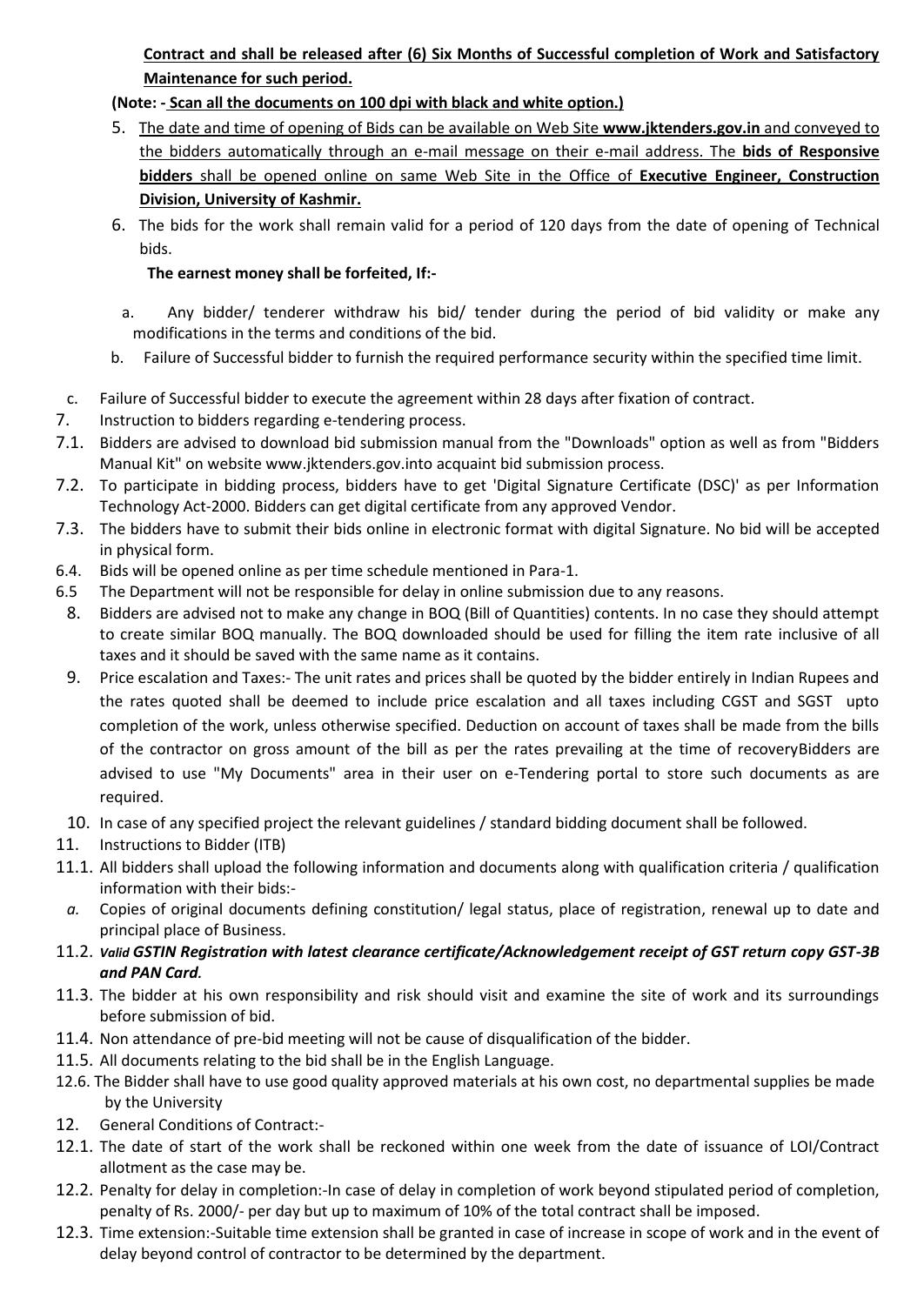- 12.4. Advance Payments:-No mobilization advance/equipment advance shall be paid unless otherwise specified in the SBD.
- 12.5. Secured Advance:-No secured advance is admissible unless otherwise specified.
- 12.6. Retention Money: 10% shall be deducted from each running bill of the successful contractor which shall be released after virtual completion of work in all respects/when recommended.
- 12.7. Schedule of Payment:-The payment schedule shall be fixed after award of contract in favour of successful bidder, on the basis of availability of funds and value of work executed, shall be determined by the Engineer.
- 12.8. Amendment of bidding document:-Before the deadline for submission of bids the employer may modify the bidding documents by issuing Addenda.
- 12.9. The tender receiving authority reserves the right to accept or reject any tender or all tenders without assigning any reason thereof.
	- 12.10. Restoration of work: On completion of contract the contractor shall be responsible to remove all un-used material and restore all work in its original position at his own cost.
- 12.11. Traffic regulations:-The contractor is bound to adhere to traffic regulations as is applicable from time to time and ensure arrangements of smooth regulation of traffic during execution of work.
- 12.12. Arbitration:- The arbitration shall be conducted in accordance with the arbitration procedure stated in the J&K conciliation and Arbitration Act No:-xxxv of 1997 issued vide SRO No:-403 vide Notification of J&K Govt., "Law Department" 11th December-1997.
- 12.13. Defective Liability period: The DLP shall be commenced from the date of certified completion of work and period shall be 6 months.
- 12.14. All Key Construction material shall have to be strictly as per prescribed specifications and approval of the Engineer In-charge.

The CDR shall be released after (6) six months from completion of the work and satisfactory maintenance for such period.

- 12.15. Failure on part of the contractor to fulfill his obligations of maintenance schedules shall result in forfeiture of the deposits held for this purpose as well as the CDR for this work.
- 12.16. Safety: The contractor shall be responsible for safety of all activities at site of work.
- 12.17. Discoveries: Anything of historical or other interest or of significant value unexpectedly discovered on the site shall be the property of University.
- 12.18. Tests:-The contractor shall be solely responsible for carrying out the mandatory tests required for the quality control at his own cost (if applicable).
- 12.19. Termination: The employer may terminate the contract if the contractor causes a fundamental breach of the contract.
- 12.20. Fundamental breach of contract will include:
	- **a.** Continuous stoppage of Work for a period of 30 days without authorization of Engineer in-charge.
	- **b.** Contractor is declared bankrupt.
	- **c.** Any evidence of involvement of contractor in corrupt practices.
	- **d.** If the contractor indulges in willful disregard of the quality control measures put in place by the department.
	- **e.** Contractor delays the completion of work beyond stipulated time of completion.
	- **f.** Pursuant to the process of termination of defaulted contract, the employer reserves the right to invite fresh tender for the balance work at the risk and cost of defaulting contractor.
	- **g.** If in case contractor failed to start /complete the work, within the stipulated time period, his CDR/Earnest Money shall be forfeited after termination of the contract. Besides, defaulting contractor shall be debarred from taking works in R&B Department at least for one year.

12.21. Major Labor Laws applicable to establishment engaged in building and other construction Work:-

- a. Workmen compensation act 1923.
- b. Payment of Gratuity Act 1972.
- c. Employees P.F. and Miscellaneous Provision Act 1952.
- d. Maternity Benefits Act 1951.
- e. Contract Labor (Regulation & Abolition) Act 1970.
- f. Minimum Wages Act 1948.
- g. Payment of Wages Act 1936.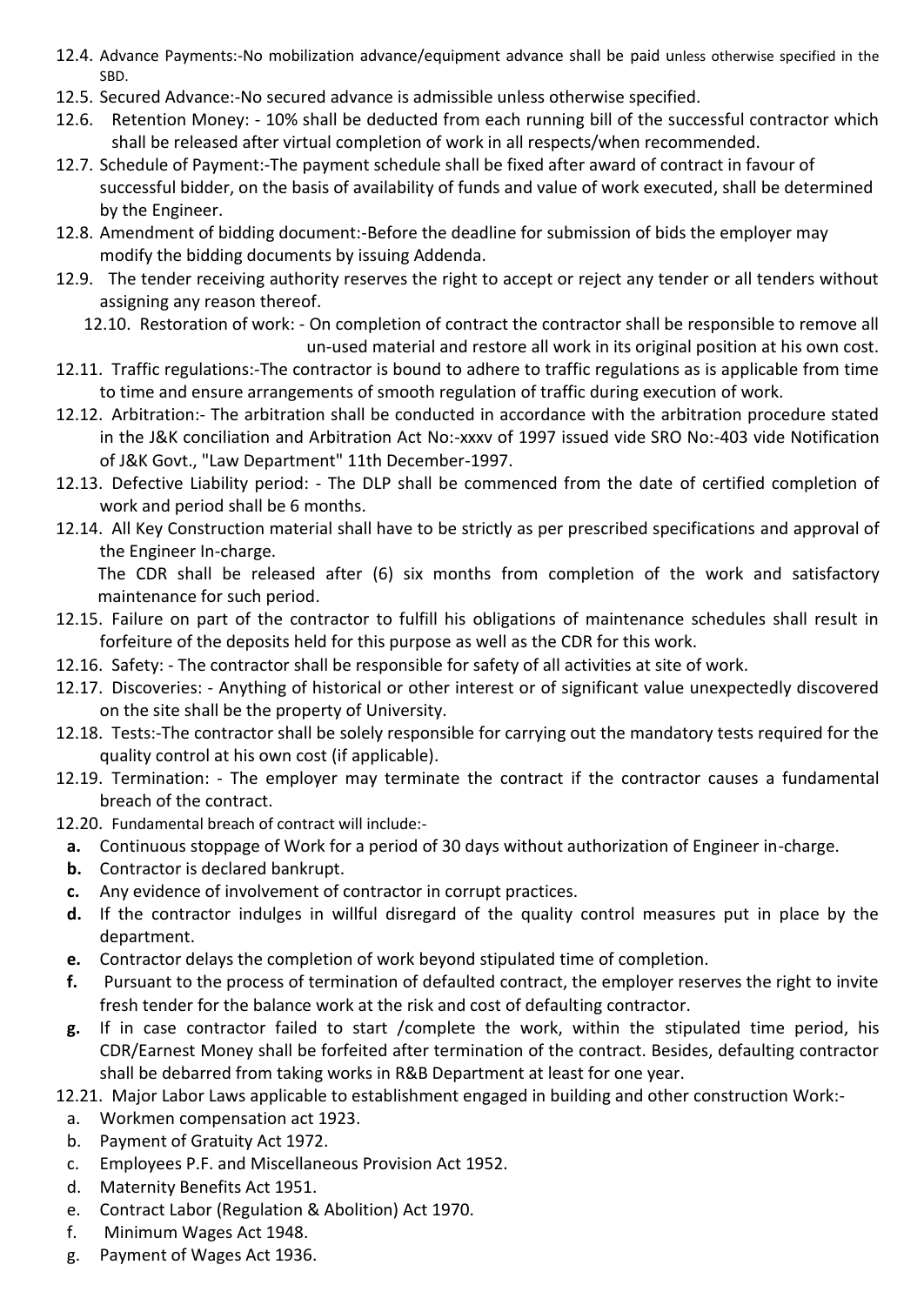- h. Equal remuneration Act 1979.
- i. Payment of bonus Act 1965.
- j. Industrial disputes Act 1947.
- k. Industrial employment standing orders Act 1946.
- l. Trade Union Act 1926.
- m. Child Labor (Prohibition & Regulation) Act 1986.
- n. Inter State Migrant workmen's (Regulation of employment & Conditions of service)Act 1979.
- o. The Building and other Construction workers (Regulation of employment and Condition of service) Act 1996 and the Census Act of 1996.
- p. Factories Act 1948.
- q. Compliance with Labor Regulation Laws of J&K State.
- 12.22. Specification/Quality Control: -All items of works shall confirm to specifications as per IRC/ MORTH/ NBO/ CPWD/ SSR/ Any other prescribed specifications and quantities may vary ± 10% to the estimated quantities.
- 12.23. Insurance: Insurance cover to Labor / Machinery / Work / Plant material / Equipment by the contractor shall be mandatory.
- 12.24. Laws Governing the Contract:-The contract shall be governed by Laws of the land.
- 12.25. Court's Jurisdiction:-In case of any disputes/differences between contractor and Department the jurisdiction shall be J&K State.
- 12.26. Time Extension:
	- a. The work is to be completed within the time limit specified in the NIT and the time of completion will also increase / decrease in proportion with additional / deleted quantum of work depending upon the actual quantum of work.
	- b. Request for extension of time shall be made by the contractor in writing not later than fifteen days of happening of the event causing delay. The contractor shall also indicate in such a request the period for which extension is desired.
	- c. Abnormal /bad weather or Serious loss or damage by fire or Civil commotion, strike or lockout (other than among the labour engaged by the contractor) affecting any or the trades employed on the work, or Non availability of departmental stores. Any other cause which in the absolute discretion of the accepting authority is beyond the contractor's desire.
	- d. On contractor's representation based on the grounds as detailed above the time for completion of the work may be extended by a period considered reasonable by the Department.
- e. Extension of time shall be also admissible in the event of temporary suspension of work.
- 13. The tender / bid is liable to rejection if it does not fulfill the requirements as laid down in NIT.
- 14. All other terms conditions are as per PWD Form 25 (Double agreement Form)

Executive Engineer

NIT No: - F (E.Tend) (UCD) KU/ 42/21 DATED: 30 -09-2021.